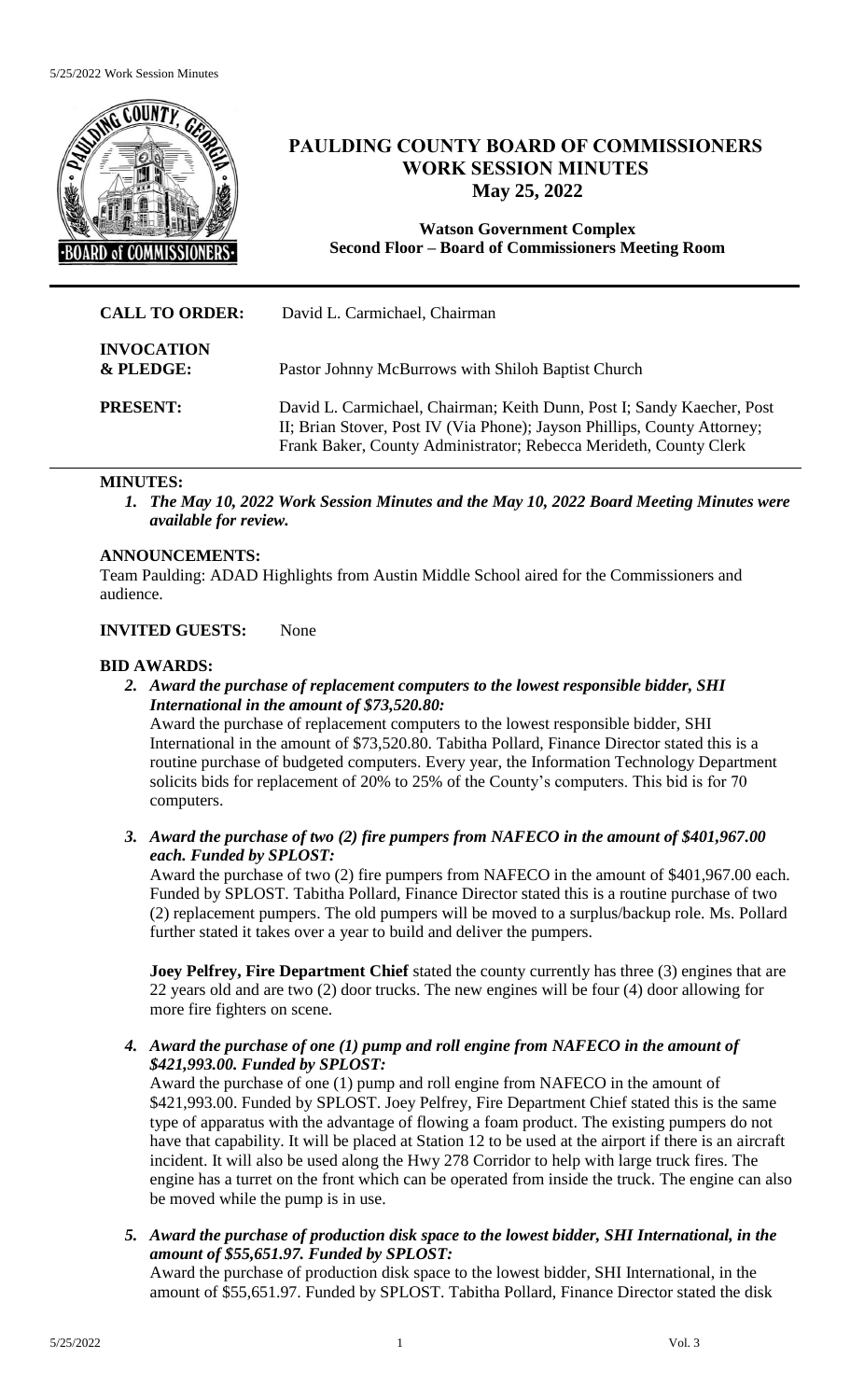space is for the Sheriff's Office. The new server will house all of the images which take up more space compared to forms and other data.

*6. Award the Buchanan Highway Water Main Extension Contract for construction services to HD Excavation & Utilities in an amount not to exceed \$942,930.00. Funded through General Funds. Post 2:*

Award the Buchanan Highway Water Main Extension Contract for construction services to HD Excavation & Utilities in an amount not to exceed \$942,930.00. Funded through General Funds. Post 2. Laurie Ashmore, Water System Director stated this project is located on Buchanan Hwy between Ivey Road and Golden Road. It will extend the water main 7,100 feet along Buchanan Hwy. This project was advertised in April and four (4) bids were received. Ms. Ashmore further stated HD Excavation & Utilities is currently working on the School Road water main extension and, upon completion of that project, will move to this project.

**Commissioner Kaecher** asked how long it is taking to get materials for the project.

**Ms. Ashmore** stated it could take five (5) to six (6) months. She further stated if other projects are cancelled, there is a possibility of getting materials sooner from the suppliers.

*7. Award the Coppermine Water Reclamation Facility MBR Treatment Capacity Expansion Contract for construction services to IHC Construction Companies, LLC. in the amount not to exceed \$11,842,000.00. This will be funded with ARPA Funds. Post 3:*

Award the Coppermine Water Reclamation Facility MBR Treatment Capacity Expansion Contract for construction services to IHC Construction Companies, LLC. in the amount not to exceed \$11,842,000.00. This will be funded with ARPA Funds. Post 3. Laurie Ashmore, Water System Director stated this project is a one million gallon per day capacity expansion for the Coppermine Facility. Ms. Ashmore stated we have a permit for this project, as well as a capacity expansion project in the future. The work on this project is taking place inside existing structures with minimal structural and yard piping.

**Chairman Carmichael** asked what MBR stands for.

**Ms. Ashmore** stated Membrane Bio-Reactor.

*8. Approve the purchase of Godwin CD150S DriPrime Pump for the Transportation Department to Godwin Pumps in the amount of \$53,159.60:*

Approve the purchase of Godwin CD150S DriPrime Pump for the Transportation Department to Godwin Pumps in the amount of \$53,159.60. George Jones, Transportation Director stated this is the purchase of a six inch trash pump to be used by maintenance crews to bypass water on drainage projects, building and removing culverts, etc. Three quotes were received with Godwin Pumps being the second lowest. Mr. Jones further stated this quote has more options on the pump and can be purchased locally. He stated Tim Atchison with fleet is more comfortable with the maintenance and durability of the Godwin Pump.

*9. Award the vehicle purchase of two (2) Chevrolet Tahoe's for the Paulding County Fire Department to Hardy Chevrolet in the amount not to exceed \$78,198.00. SPLOST funds will be used for the purchase:*

Award the vehicle purchase of two (2) Chevrolet Tahoe's for the Paulding County Fire Department to Hardy Chevrolet in the amount not to exceed \$78,198.00. SPLOST funds will be used for the purchase. Tabitha Pollard, Finance Director stated this purchase is for the Fire Department. One Tahoe will be used as a replacement and the other will be used as an ALS vehicle.

*10. Amend the April vehicle award to purchase five (5) to seven (7) 2023 Chevrolet Tahoe's to Hardy Chevrolet in the amount not to exceed \$285,558.00. SPLOST funds and JCSA funds will be used for the purchase:*

Amend the April vehicle award to purchase five (5) to seven (7) 2023 Chevrolet Tahoe's to Hardy Chevrolet in the amount not to exceed \$285,558.00. SPLOST funds and JCSA funds will be used for the purchase. Tabitha Pollard, Finance Director stated a few weeks ago there was a not to exceed amount approved for five (5) Tahoes. The Sheriff's Office is requesting the purchase be increased to seven (7) vehicles because there will not be an order next year.

*11. Award the Extreme Networks Maintenance Renewal Contract to the lowest bidder, P.C. Solutions in the amount of \$93,107.72. Funded through General Funds:*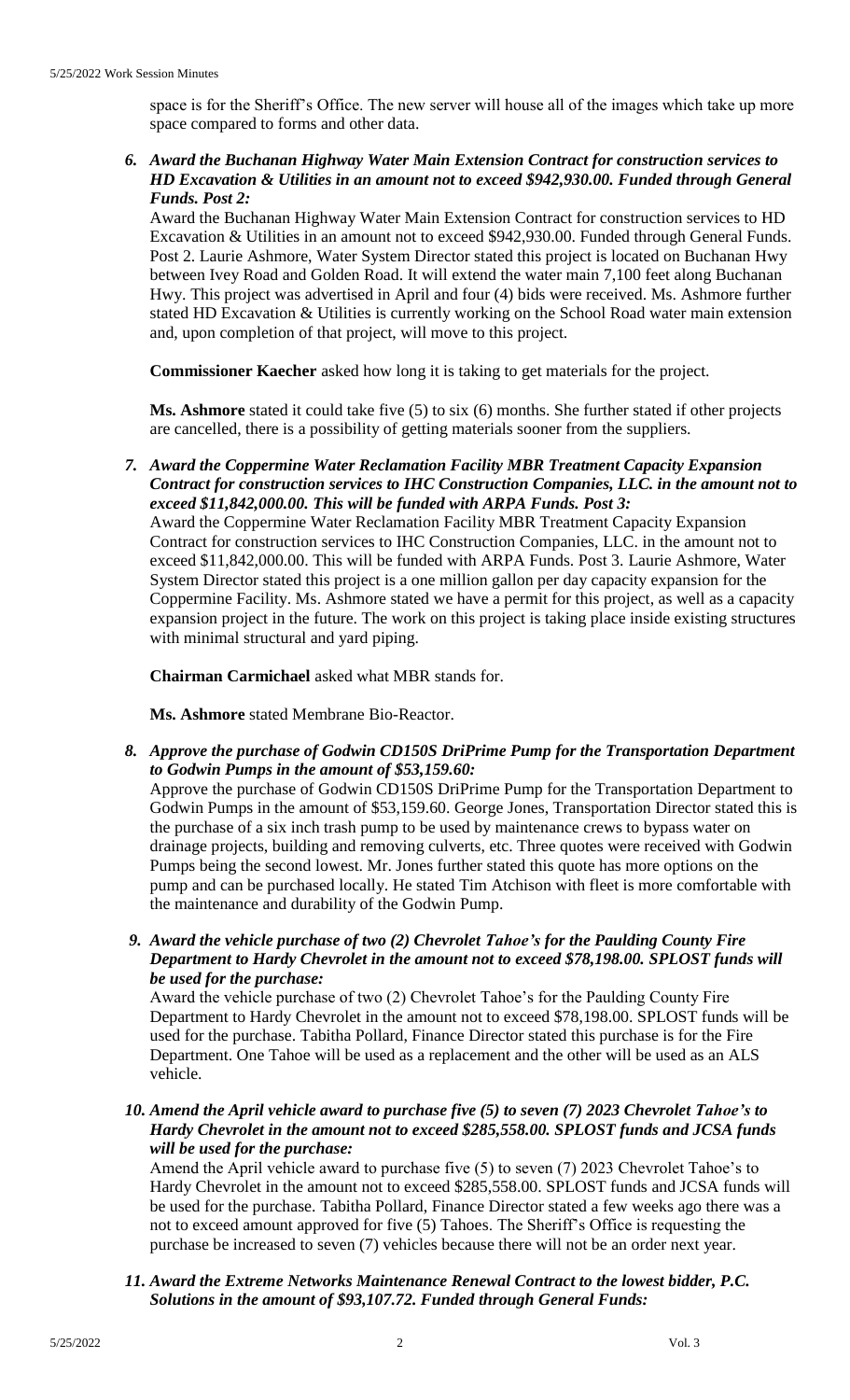Award the Extreme Networks Maintenance Renewal Contract to the lowest bidder, P.C. Solutions in the amount of \$93,107.72. Funded through General Funds. Tabitha Pollard, Finance Director stated this is a two (2) year Maintenance Agreement for the network hardware.

# **REPORTS FROM COMMITTEES & DEPARTMENTS:**

James Stokes, Chief Appraiser with the Board of Tax Assessors aired a video regarding Assessment Notices for the Commissioners and the audience.

**Chairman Carmichael** stated it is important to know the assessments are not tax bills.

Laurie Ashmore, Water System Director Re: Georgia Association of Water Professionals Awards. Ms Ashmore presented awards to John Pavel, Superintendent at Coppermine WRF & LAS, to Mark Filer, Superintendent at Pumpkinvine WRF, and to Greg Perrow, Superintendent at Upper Sweetwater WRF. Coppermine WRF & LAS received a Gold Award and a Platinum Award. Pumpkinvine WRF received a Platinum Award. Upper Sweetwater WRF received a Gold Award.

### **PUBLIC PARTICIPATION ON AGENDA ITEMS:**

**Mr. Cysil Watnes** spoke to the Board regarding the Old Business item 2022-08-Z. Mr. Watners stated he is not in favor of the rezoning and has concerns of tank leakage.

**Ms. Kelly Watnes** stated she lives on Paul Harris Rd and is not in favor of the rezoning application 2022-08-Z.

**Mr. Fred Jones** spoke to the Board regarding Rezoning 2022-08-Z stating that he is not in favor of this rezoning and has concerns of leakage and the number of wells that are around the area.

- **CONSENT AGENDA:** Chairman Carmichael read the following consent agenda items: *12. Adopt the job classification for a State Court Public Defender.*
	- *13. Acceptance of the attached list of streets for perpetual maintenance by the County. (See Attached List).*
	- *14. Authorize the County Manager to enter into a Contract with Doug Eaves to provide consulting services regarding Paulding County Revenues.*
	- *15. Authorize the County Manager to engage David Hankerson to provide consulting services regarding Paulding County Services.*
	- *16. Reappoint EMS Division Chief Tim King to serve on the Northwest Georgia Region One Emergency Medical Advisory Council for the term of June 2022 through June 2025.*

#### **OLD BUSINESS:**

*17. 2022-08-Z by JONATHAN JONES – ELITE ENGINEERING requesting to rezone 5.03 acres from R-2 (Suburban Residential) to B-1 (General Business) in order to construct a 4,500 square foot gas station and convenience store. Property is located in Land Lot 789; District 2; Section 3; proposed site is located on the south side of Scoggins Road and east sides of Buchanan Hwy and Paul Harris Road. POST 2. (Tabled from the April 26, 2022 Board of Commissioners Meeting):*

2022-08-Z by JONATHAN JONES – ELITE ENGINEERING requesting to rezone 5.03 acres from R-2 (Suburban Residential) to B-1 (General Business) in order to construct a 4,500 square foot gas station and convenience store. Property is located in Land Lot 789; District 2; Section 3; proposed site is located on the south side of Scoggins Road and east sides of Buchanan Hwy and Paul Harris Road. POST 2. (Tabled from the April 26, 2022 Board of Commissioners Meeting)

#### **NEW BUSINESS:**

*18. Confirm the Chairman's nomination of Randall D. Harris to the position of State Court Public Defender for Paulding County State Court.*

Discussed action to confirm the Chairman's nomination of Randall D. Harris to the position of State Court Public Defender for Paulding County State Court. Frank Baker, County Manager stated the Paulding County State Court will open on July 1, 2022 and a Public Defender is needed to help with indigent cases. Mr. Baker recommended Mr. Harris to Chairman Carmichael for nomination.

#### **CONCLUSION OF REGULAR BUSINESS**